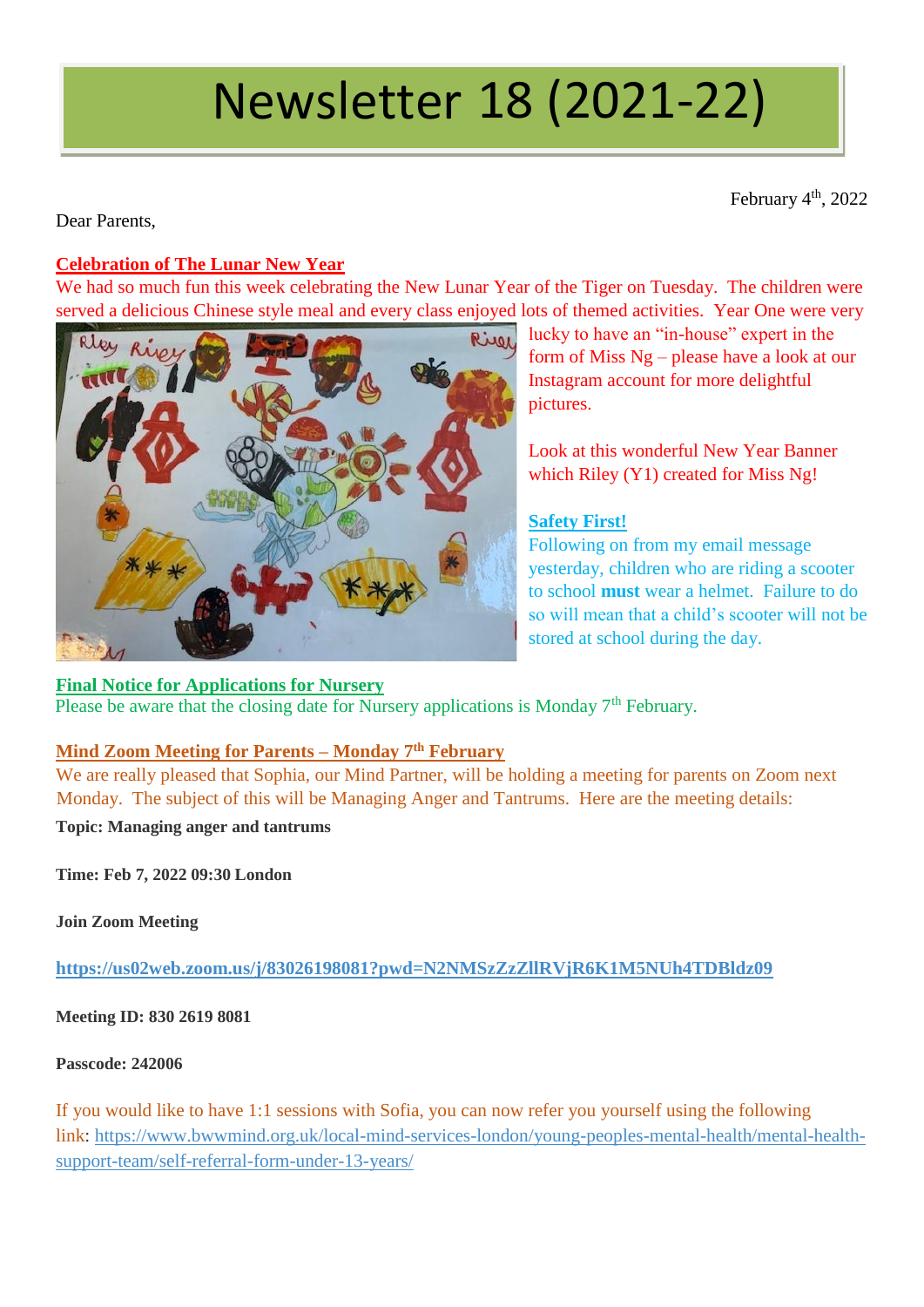# **Please Start to Follow our Instagram Account – there are so many marvellous photographs showing what the children are doing in all classes! Thank you to Miss Hodgson for keeping us up to date! We are called stsavioursprimary**

## **After School Clubs News**

There are still some places in the Football Training held on Monday after school. Please let the office or Mrs. Pearman [\(mpearman@stsavioursprimary.co.uk\)](mailto:mpearman@stsavioursprimary.co.uk) know if your child is interested.

# **Stars of the Week**

**Nursery**: Jacob has had a fantastic week in Nursery! He has been so excited about Maths Week and really got involved in learning about numbers! We have been so impressed by his concentration and how he has tried new things independently. He has shown great enthusiasm and we are all so impressed!!

**Reception:** Congratulations Ody, you are our Star of the Week! We are all impressed with your well you play with your friends and the huge efforts you have made with your writing this week. Keep up the great effort and your enthusiasm for learning.

Year One: Congratulations Noah, you are our Star of the Week! You have shown such enthusiasm for learning both inside and outside school. We loved the story you wrote about pirates as well as the stunning scroll you made about Lunar New Year. Well done – enjoy Trevor!

Year Two: Congratulations Ayla on being our Star of the Week! You have been working incredibly hard during Maths lessons. It is wonderful to see you grow!

**Year Three:** Luxi has had a fantastic week! She has worked so hard, particularly in the Maths Week activities! It makes us so proud to see how her confidence is growing day by day. Well done Luxi! **Year Four:** This week's star of the Week is Bella she always behaves exceptionally well and contributes excellent answers in each and every lesson.

**Year Five**: Lucien has had a fantastic week. He has remained focussed in class and continued to make valuable contributions during classroom discussion times. He has also acted very maturely in taking on a new role in Year Five – Nursery Envoy – where he is responsible for helping Nursery children settle in to their class first thing each morning. Amazing job!

**Year Six**: Ema has had another super week. She has worked brilliantly during Maths Week and produced a wonderful design for the school playground, including accurate costs and measurements. Well done!

# **Buster's Weekend Friend**

Buster is going home with Nika in Year Three. She is such a kind and friendly member of her class who is always happy to help and support everyone. She tries her very best all the time and gives everything a go – even if she finds it tricky! In the KS2 Times Table Challenge, she performed superbly every day – only getting one question wrong on the four days! Her smiling face is a joy to see every day.

**Teacher Angel:** This week, the children chose Miss Cornelius and she is always happy and smiling. She is very kind and understanding of her class. She is extremely helpful and able to provide the solution to any computer technical problems. The children agree she is a fun and amazing teacher who goes on course to impress her skills to help them with their learning.

**Friday TryDay** Today, the children enjoyed the delights of the Jamaican Bammy. The suggestion came from Golden in Year One as he enjoys them so much at Christmas with his family. Bammies are made from grated Cassava and formed into a round patty. When ready to cook, you dip them into either milk or water and then fry in butter/oil or bake in the oven. They were delicious – enjoyed by everyone but mostly KS2.

Here are some pictures of Golden and Arthur serving Bammies to Year One and Two.